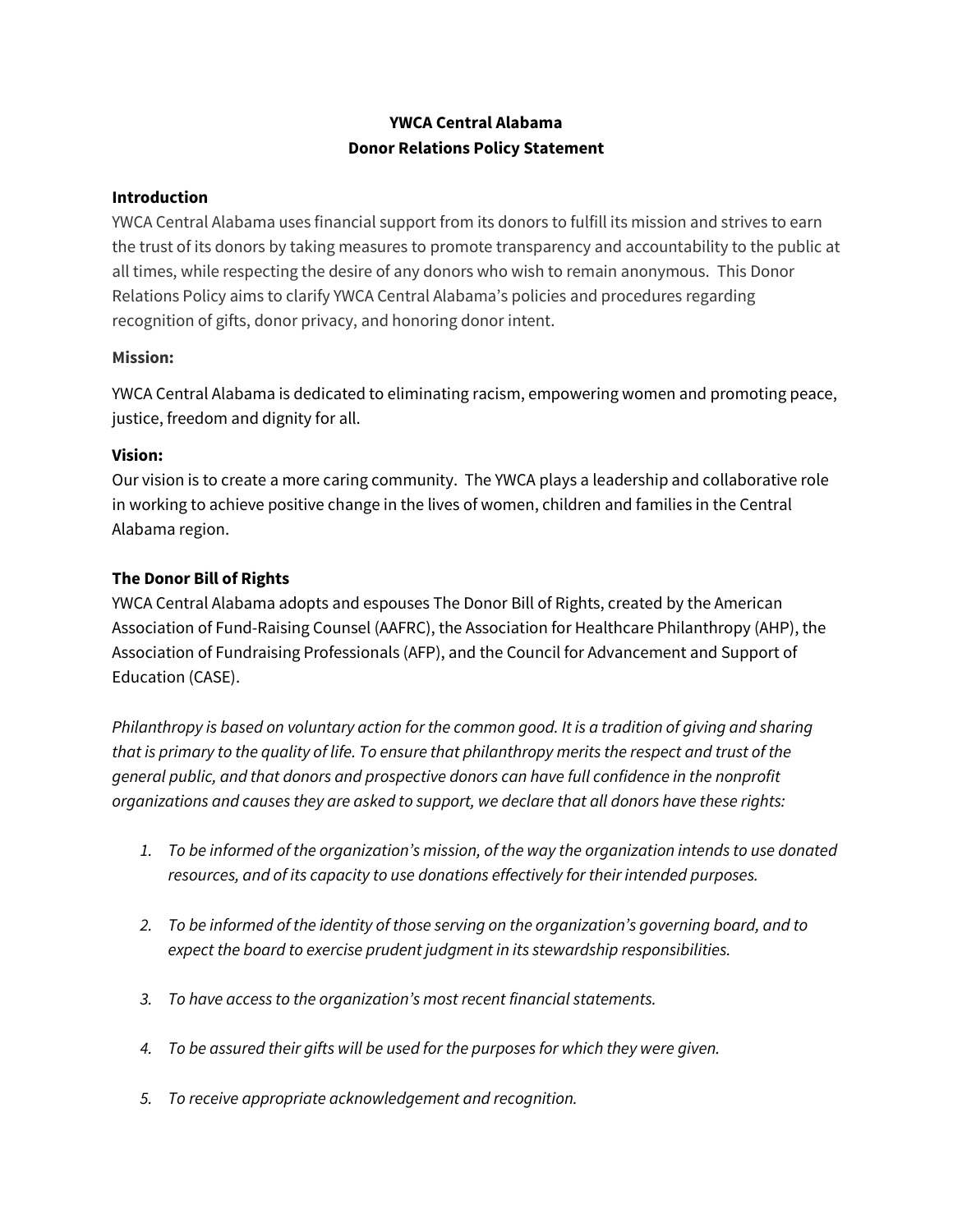- *6. To be assured that information about their donation is handled with respect and with confidentiality to the extent provided by law.*
- *7. To expect that all relationships with individuals representing organizations of interest to the donor will be professional in nature.*
- *8. To be informed whether those seeking donations are volunteers, employees of the organization or hired solicitors.*
- *9. To have the opportunity for their names to be deleted from mailing lists that an organization may intend to share.*
- *10. To feel free to ask questions when making a donation and to receive prompt, truthful and forthright answers.*

### **Donor Relationships and Privacy**

YWCA Central Alabama is committed to honoring the privacy and the wishes of our supporters at all times. We collect and maintain only personal information that is specifically and knowledgeably provided to us by individuals or their companies.

YWCA Central Alabama will never exchange or sell donor information. We will only share personally identifiable information with a third party if (i) we are required to by law (ii) it is necessary for completing an authorized operation, for instance to process a credit card transaction, or (iii) if the person submitting the information asks that it be shared.

#### **Transparency**

YWCA Central Alabama recognizes that donors must be assured that their contributions will be used prudently and in accordance with the intent for which they were given. Information regarding the manner and purposes in which resources are allocated shall be made readily available to donors through disclosure of the organization's most recent financial statements and IRS Form 990. In addition, the identity of the organization's fiduciaries, its governing board and its senior management shall also be disclosed to donors.

#### **Donor Intent:**

YWCA Central Alabama honors the intentions of donors by using restricted funds for the expenses that meet the donor imposed restrictions. The Chief Executive Officer forwards all restricted grant and contribution letters to the Chief Financial Officer. The Chief Financial Officer ensures that restricted revenue and expense transactions are segregated by code in the financial accounting system. Reports are generated by the financial system and sent to the donor as required. As part of the annual